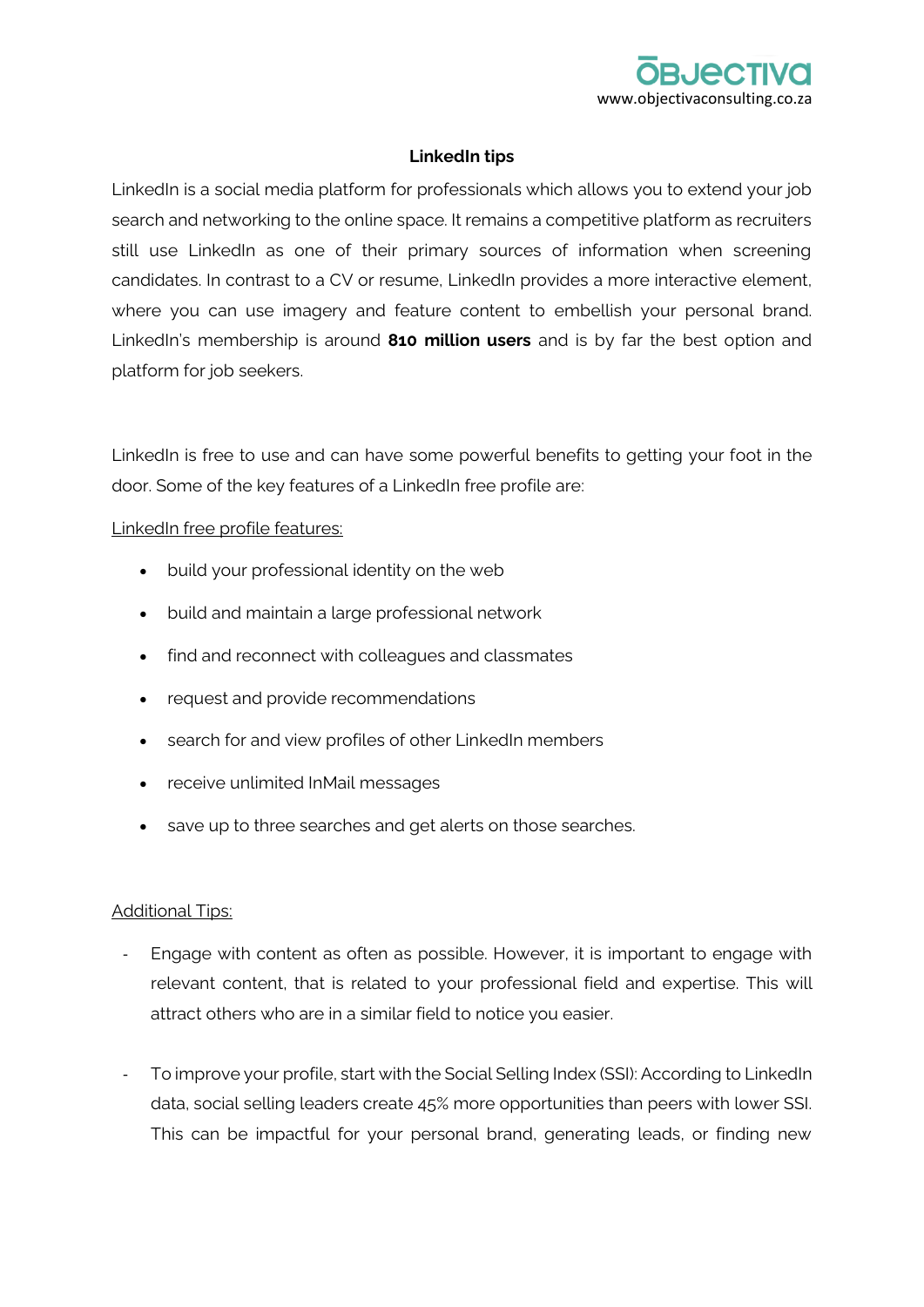www.objecti

opportunities in your career. You can check yours here: <https://www.linkedin.com/sales/ssi>

| Current Social Selling Index <sup>?</sup><br>out of 100 | Four components of your score<br>12.61   Establish your professional brand (?)<br>6.3   Find the right people (?)<br>12.88   Engage with insights (?) |
|---------------------------------------------------------|-------------------------------------------------------------------------------------------------------------------------------------------------------|
|                                                         | 11.07   Build relationships ?                                                                                                                         |

Establish your professional brand: Complete your profile with the customer in mind. Become a thought-leader by publishing meaningful posts.

Find the right people: Identify better prospects in less time using efficient search and research tools.

Engage with insights: Discover and share conversation-worthy updates to create and grow relationships.

Build relationships: Strengthen your network by finding and establishing trust with decision makers.

Profile image: For best image quality and fitting, ensure your profile picture for LinkedIn is at least 400 X 400 px. Also, when you click your picture on your profile, you have some settings to consider for how your image is shown. We recommend doing the option of "All LinkedIn Members" or "Public" to allow search engines to find your profile more easily.

| Choose who can see your profile photo                                                                |
|------------------------------------------------------------------------------------------------------|
| Your connections<br>Only people directly connected to you on<br>LinkedIn will be able to see this.   |
| Your network<br>Only people connected up to three degrees<br>away from you will be able to see this. |
| All LinkedIn members                                                                                 |
| Public<br>People who are not signed in and find you<br>through search engines (e.g. Google, Bing).   |